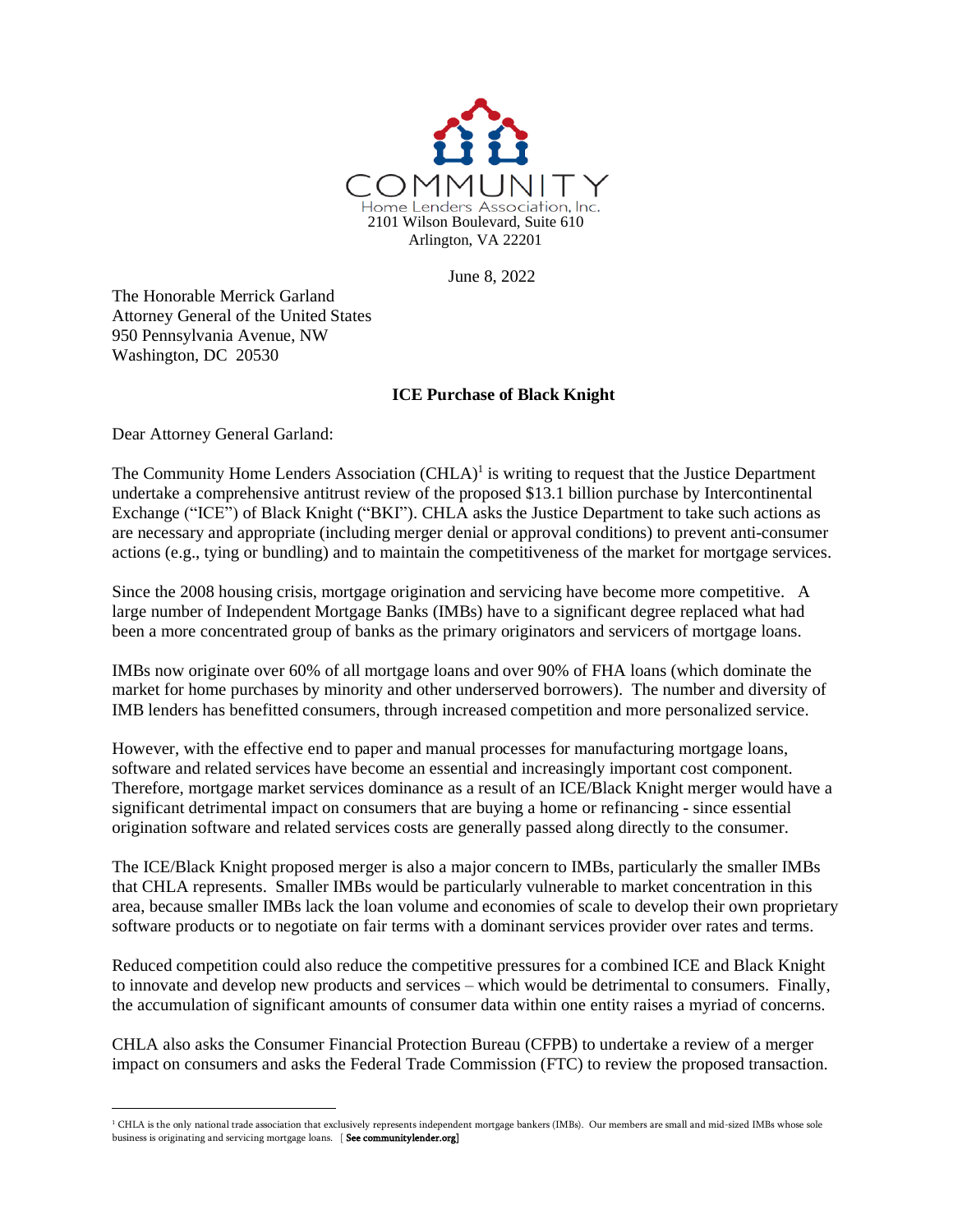# **Harm to Consumers**

This merger raises both serious horizontal and vertical antitrust concerns that adversely affect consumers.

The provision of mortgage origination software and related services **can** have a cost savings benefit to mortgage lenders – and in turn consumers - through the more efficient provision of services by a third party than many lenders can provide themselves through their own internal or proprietary development. However, such a benefit **is dependent** on there being a competitive market for such third-party services.

One mortgage services provider with a dominant market share could readily engage in a number of anticompetitive actions, particularly conditioning the provision of its services to the purchase of unwanted or unnecessary products through: (1) bundling, (2) tying, (3) anticompetitive licensing agreements, or (4) tacking on miscellaneous junk fees (so-called click fees) with no real consumer benefit. In fact, there is evidence that this may already be taking place.

The potential harm to consumers of the proposed ICE/Black Knight merger is simple. In an uncompetitive market, lenders would have no option except to pass these excessive costs along to consumers.

This is exacerbated by concerns about the compatibility of ICE/Black Knight software with that of their competitors - which limits lenders' ability to switch out software and services components.

These concerns are further exacerbated by the extent to which these mortgage origination services and systems play a critical, real-time role in executing and closing mortgage loans.

Contracts for provision of such mortgage services are typically for a stated period of time, e.g., one year. This leaves lenders, particularly smaller IMBs, particularly vulnerable to the threat of non-renewal. Even a short transition or changeover period to a new services provider could shut down mortgage loan closings for a lender, which would be very costly and could harm the lender's reputation for execution.

This is not just a question of switching mortgage origination software (LOS). Many critical functions, such as regulatory compliance, pricing, and training are built around these software systems. Following are examples of ICE/Black Knight products integrally tied to loan origination:

- Mavent regulatory compliance
- Velocify consumer mortgage loan leads
- PPP product and pricing engine
- E-Close allows consumers to e-sign documents and disclosures
- POS Consumer Connect controls consumer web applications and borrower portal

As a result, a combined ICE/Black Knight with a dominant market share could easily use leverage to demand significant and unwarranted price increases upon renewal. A smaller lender could have no practical option other than to accept the significant and unwarranted cost increases.

### **Market Dominance in Mortgage Origination Services**

ICE became the leading provider of mortgage origination software services and systems, through its September 2020 acquisition of Ellie Mae, whose Encompass platform is being used for around 50% of all mortgage loans. ICE's largest competitor is Black Knight, whose market share exceeds 10% of the mortgage origination market. Therefore, the combined entity would now be in the estimated range of at least 60% of the entire mortgage origination market.